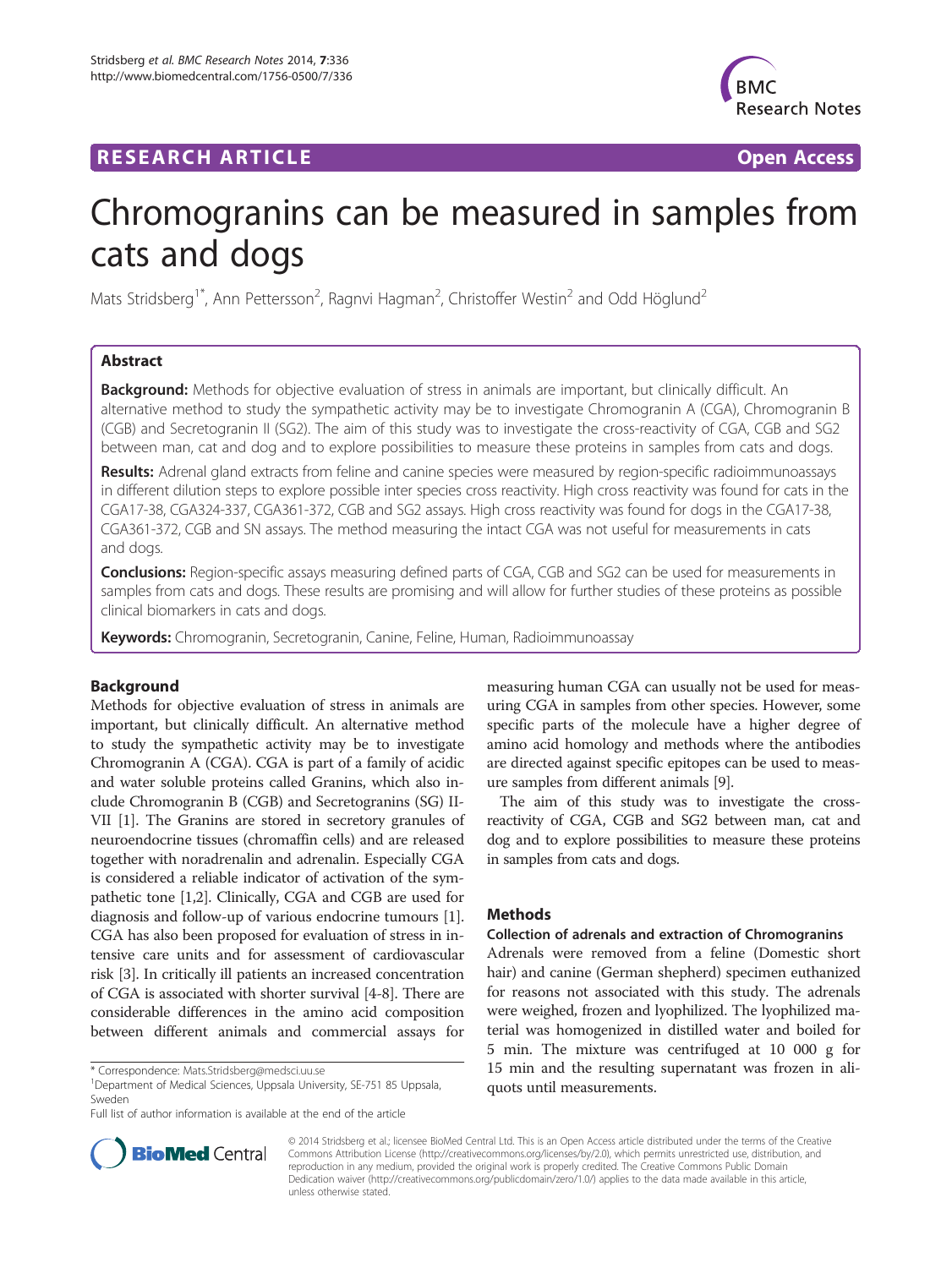#### Measurements of Chromogranins in adrenal extracts

Aliquots of supernatant derived from extracted adrenals were serial diluted in assay buffer and measured in the respective Granin assays. All assays were competitive radioimmunoassays, measuring defined parts of the Granin molecules. In this setting 5 region-specific assays were tested for determination of feline and canine CGA (CGA17-38, CGA176-195, CGA238-247, CGA324-337 and CGA361- 372) [[10](#page-3-0)]. The extracts were also tested in an assay measuring Secretoneurin (SN), which is a defined part of SG2 [\[11](#page-3-0)], and in two commercial radioimmunoassays measuring human CGA and CGB (Eurodiagnostica AB, Malmö Sweden). All assays had a total assay variation of <9%.

#### Amino acid sequences for Chromogranins

Amino acid sequences for CGA (Accession numbers AAB53685. XP\_006933167, XP\_005623224), CGB (Accession numbers NP\_001810, XP\_006930003, XP\_005634865) and SG2 (Accession numbers AAA36607, ABD24220, XP\_545669) for human, feline and canine respectively, were obtained from the NCBI Protein data base.

# **Statistics**

Measured values were expressed as mean values, standard deviation and coefficient of variation (CV)% (=%SD/MV).

# Results

The results from the measurements of CGA, CGB and SN in the adrenal extracts from cats are shown in Table 1 and the results from the measurements in dogs are shown in Table [2.](#page-2-0) Different concentrations were obtained with the different region-specific assays for CGA and the other assays. Low CV indicates reproducible measurements in different dilutions, which is a reliable indicator of high cross-reactivity. High CV, on the other hand, indicates deviating results as signs of low crossreactivity and these concentration results cannot be considered as true estimates. Since the total assay variation in all assays were <9%, a CV of <13.5% (=1.5xCV) was used as

the criterion to accept an assay as suitable for measurements in the feline or canine species. Low CV was found for cats in the CGA17-38, the CGA324-337, CGA361-372, the CGB and the SN assays. Low CV was found for dogs in the CGA17-38, the CGA361-372, the CGB and the SN assays. The method measuring the whole intact CGA was not useful for measurements in cats and dogs.

The amino acid sequence homology between human and feline was highest for CGA17-38 (100%). Likewise, the homology was high, 100%, for SN, whereas the other assays had about 50-90% amino acid homology (Table 1). The amino acid sequence homology between human and canine was highest for CGA17-38 (100%) and the homology was high, 100%, also for SN, whereas the other assays had about 70-80% amino acid homology (Table [2](#page-2-0)).

# **Discussion**

The aim of this study was to investigate the crossreactivity of CGA between man, cat and dog and to explore possibilities to measure CGA in samples from cats and dogs. Since plasma samples with high concentrations of CGA are difficult to find in animals, we choose to use extracts of Chromogranins from adrenal glands, an organ known to contain high concentrations of CGA, CGB and SG2 [[12](#page-3-0)]. Using the supernatant from adrenal extracts, we were able to obtain high enough concentrations to allow serial dilution, which is an established way to explore cross reactivity. Similar experiments have been performed earlier for bovine, equine, ovine and caprine species [[9](#page-3-0)]. In agreement with our results, as in the previous study [[9](#page-3-0)], the CGA17-38 assay showed cross reactivity between the species, while the CGA assay measuring the whole intact CGA molecule, which corresponds to the Eurodiagnostica assay used in this study, was not useful. Interestingly, some assays with lower amino acid homology showed cross reactivity, while others did not. It is known that, in particular, charged amino acids are highly immunoreactive. An exchange between species of one or more of these crucial amino acids will give a high impact on the antibody

|  |  | Table 1 Assays used for the cross reactivity studies in adrenal extracts from cat |
|--|--|-----------------------------------------------------------------------------------|
|--|--|-----------------------------------------------------------------------------------|

| Assay                 | MV    | SD   | CV    | Suitable assay | Aa homology |
|-----------------------|-------|------|-------|----------------|-------------|
| CGA 17-38             | 3,26  | 0,16 | 4,8%  | Yes            | 100%        |
| CGA 176-195           | 0,14  | 0,02 | 16,7% | <b>No</b>      | 59%         |
| CGA 238-247           | 0,23  | 0,08 | 35,4% | <b>No</b>      | 90%         |
| CGA 324-337           | 3,04  | 0,88 | 29,0% | <b>No</b>      | 93%         |
| CGA 361-372           | 1,16  | 0,04 | 3,4%  | Yes            | 83%         |
| SG2 154-165           | 3,79  | 0,10 | 2,7%  | Yes            | 100%        |
| CGB (Eurodiagnostica) | 2,31  | 0,30 | 12,8% | Yes            | 85%         |
| CGA (Eurodiagnostica) | 14,63 | 3,23 | 22.1% | <b>No</b>      |             |

The table shows the assays used for the cross reactivity studies of Chromogranin A (CGA), Chromogranin B (CGB) and Secretogranin II (SG2) measurements in adrenal extracts from cat. A coefficient of variation (CV = SD/MV) less than 13.5% (=1.5 x assay CV) was considered acceptable for measurements i.e. determined as a suitable assay, see text for explanation. The amino acid (Aa) homology between the human and feline species is indicated for the different assays.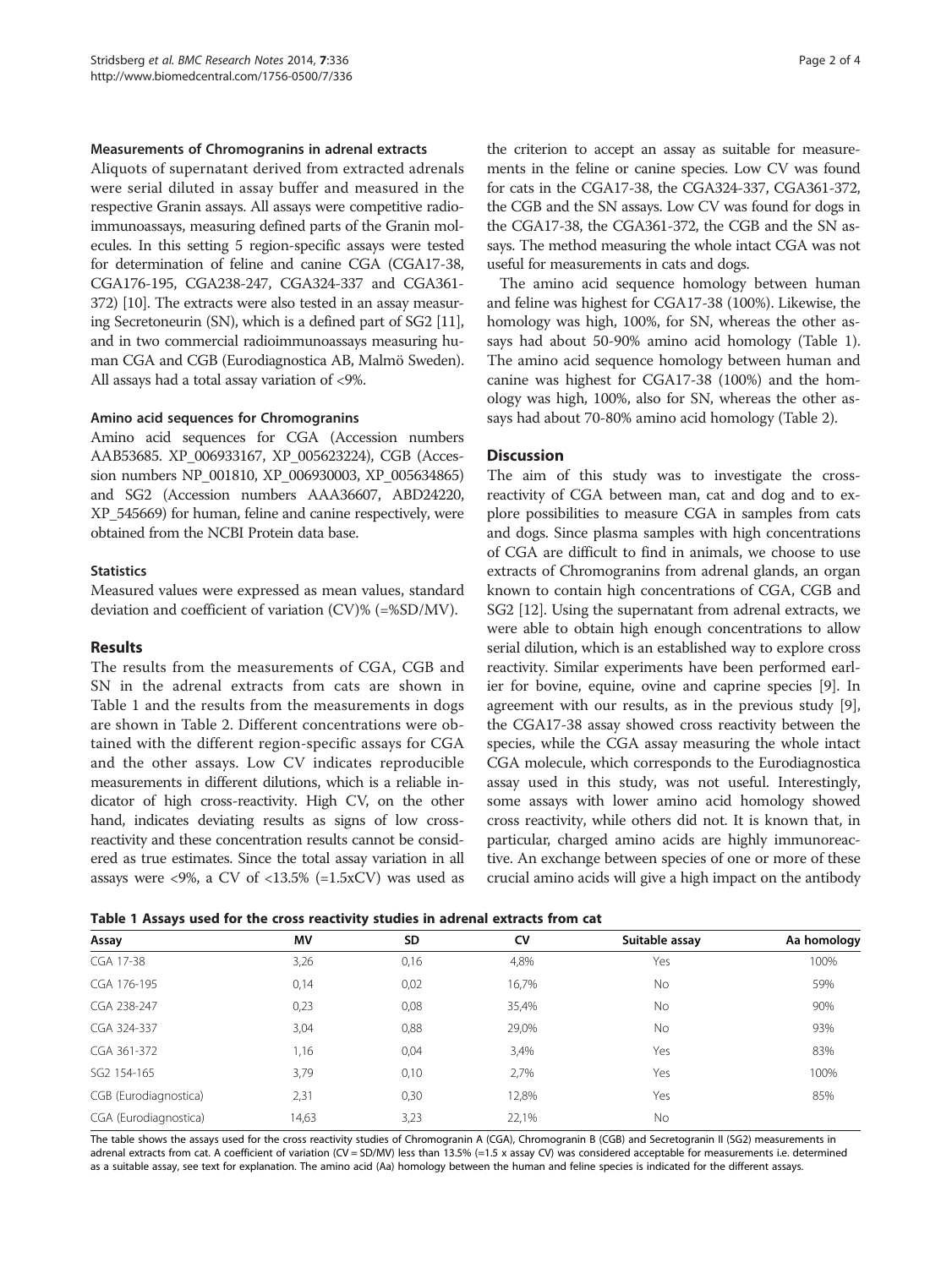| Assay                 | MV   | <b>SD</b> | CV    | Suitable assay | Aa homology |
|-----------------------|------|-----------|-------|----------------|-------------|
| CGA 17-38             | 3,02 | 0,26      | 8,8%  | Yes            | 100%        |
| CGA 176-195           | 0,10 | 0,02      | 15,5% | <b>No</b>      | 79%         |
| CGA 238-247           | 0,24 | 0,11      | 47,0% | <b>No</b>      | 75%         |
| CGA 324-337           | 1,41 | 0,18      | 12,7% | Yes            | 79%         |
| CGA 361-372           | 0,46 | 0,02      | 3,6%  | Yes            | 70%         |
| SG2 154-165           | 7,22 | 0,48      | 6,7%  | Yes            | 100%        |
| CGB (Eurodiagnostica) | 3,89 | 0,42      | 10,7% | Yes            | 77%         |
| CGA (Eurodiagnostica) | 4,99 | 1,22      | 24,5% | <b>No</b>      |             |

<span id="page-2-0"></span>Table 2 Assays used for the cross reactivity studies in adrenal extracts from dog

The table shows the assays used for the cross reactivity studies of Chromogranin A (CGA), Chromogranin B (CGB) and Secretogranin II (SG2) measurements in adrenal extracts from dog. A coefficient of variation (CV = SD/MV) less than 13.5% (=1.5 x assay CV) was considered acceptable for measurements i.e. determined as a suitable assay, see text for explanation. The amino acid (Aa) homology between the human and canine species is indicated for the different assays.

binding to the antigen. It is thus possible that such substitution has occurred for the CGA176-195 and CGA238- 247 parts of the molecule in cats and for the CGA176-1 95, CGA238-247 and CGA324-337 epitopes in dogs, thus explaining the poor cross reactivity although the apparent amino acid homology was rather high. Some CGA assays in the present study appear to be useful for measurements of Chromogranins in both cats and dogs. These assays measure known epitopes of CGA, which have been identified with biological activity (the CGA17-38 is also called Vasostatin and the CGA361-372 is also called Catestatin [[13](#page-3-0)]). This is also the case with the part of SG2, *i.e.* SN, we have used in this study [\[11](#page-3-0)]. It is thus likely that peptides with biological activity have highly conserved inter-species amino acid homology and, as seen in this study, are useful for quantitative measurements.

All assays used in this study have previously been used for measurements of circulating concentrations of Chromogranins in plasma from human patients with neuroendocrine tumours [[11,13\]](#page-3-0). However, Chromogranins have multiple sites that are likely to be cleaved both before and after release to the circulation. Accordingly different molecular forms of Chromogranins are likely to be found in the circulation. A more precise way to estimate the circulating concentrations of Chromogranins and other proteins, processing-independent assays, has been presented [[14](#page-3-0)]. However, the use of region-specific assays with defined antibody epitopes, as in this study, can also be a way to assess the problem with different circulating molecular forms. It has also been shown that circulating concentrations of Chromogranins has a diurnal variation, a fact that should be considered in the planning of experiments [\[15\]](#page-3-0).

CGA has been measured in plasma from cats and dogs with antibodies directed against both the C-terminal and the N-terminal of human CGA [\[16\]](#page-3-0). CGA has also been measured in plasma samples and adrenal extract from dogs [[17,18\]](#page-3-0). Salivary concentrations have been measured in dogs [\[19\]](#page-3-0). This was done with an ELISA-kit from Yanaihara Institute, Japan, where the antibodies were directed against the epitope CGA344-374, which roughly covers the same region as one of the assays in this study, CGA361-372 (Catestatin).

#### Conclusions

In conclusion, we have identified parts of CGA, CGB and SG2 and assays that can be used for measurements of samples from cats and dogs. These results are promising and will allow for further studies of these proteins as possible clinical biomarkers for sympathetic activity and stressful situations in cats and dogs and possible even other diseases.

### Ethics

Adrenals were removed from a feline and canine specimen euthanized for reasons not associated with this study. Tissue sampling was performed according to the ethical regulations in Sweden (Swedish Board of Agriculture, Dnr 38-9492/12) after written informed owner consent had been obtained.

#### Abbreviations

CGA: Chromogranin A; CGB: Chromogranin B; SG2: Secretogranin II; SN: Secretoneurin.

#### Competing interests

The authors declare that they have no competing interests.

#### Authors' contributions

MS planned the study, performed the laboratory work, performed the statistical analysis and drafted the manuscript. AP and RH participated in study design and coordination. CW conceived of the study and participated in study design. OH conceived of the study, participated in its design and coordination. All authors have participated in the preparation of the manuscript and approved the final manuscript.

#### Acknowledgements

This study supported by the Lions Cancer Foundation (MS), the Erik, Karin and Gösta Selanders fund (MS), the Amanda Personnes' Research Fund (OH), and Thure F. and Karin Forsberg's Reserach Foundation (RH).

#### Author details

<sup>1</sup>Department of Medical Sciences, Uppsala University, SE-751 85 Uppsala, Sweden. <sup>2</sup>Department of Clinical Sciences, Swedish University of Agricultural Sciences, Box 7054, SE-750 07 Uppsala, Sweden.